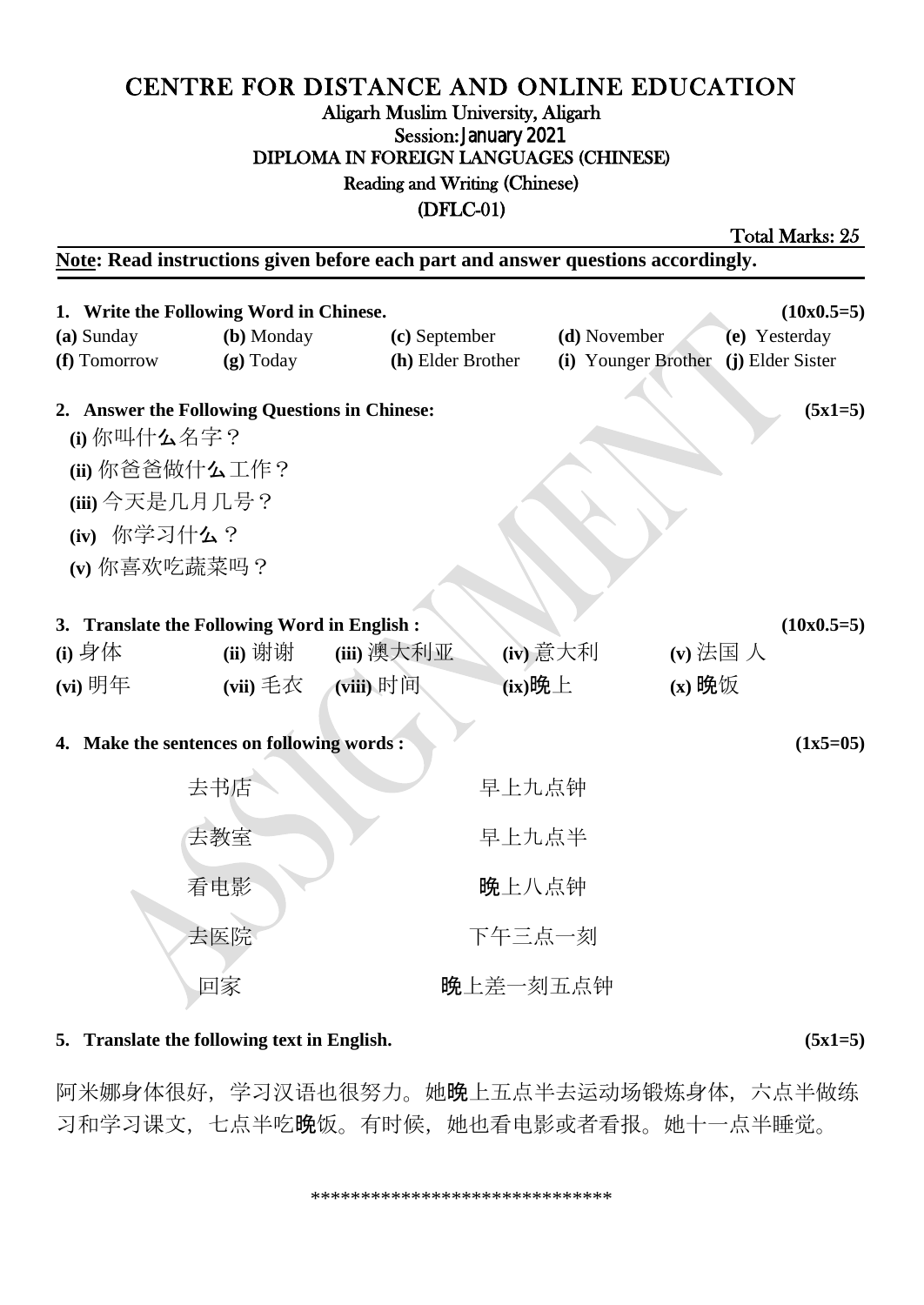## CENTRE FOR DISTANCE AND ONLINE EDUCATION Aligarh Muslim University, Aligarh Session: January 2021 DIPLOMA IN FOREIGN LANGUAGES (CHINESE) Listening and Speaking (Chinese) (DFLC-02)

Total Marks: 25

**Note: Read instructions given before each part and answer questions accordingly.** 

| 1. Write the Following Word in Chinese.<br>$(10x0.5=5)$                  |                 |                                               |                |                 |                                                                                                      |  |
|--------------------------------------------------------------------------|-----------------|-----------------------------------------------|----------------|-----------------|------------------------------------------------------------------------------------------------------|--|
|                                                                          | (a) Colour      | (b) Yellow                                    | (c) Green      | $(d)$ 5 O'clock | (e) Hexagon                                                                                          |  |
|                                                                          | (f) Square      | (g) Pentagon                                  | (h) Accountant | (i) Farmer      | (j) Cook                                                                                             |  |
|                                                                          |                 | 2. Answer the Following Questions in Chinese: |                |                 | $(5x1=5)$                                                                                            |  |
|                                                                          | (i) 你喜欢吃什么?     |                                               |                |                 |                                                                                                      |  |
| (ii) 他也喜欢吃肉吗?                                                            |                 |                                               |                |                 |                                                                                                      |  |
| (iii) 那两件毛衣一共多少钱?                                                        |                 |                                               |                |                 |                                                                                                      |  |
|                                                                          | (iv) 你们早上几点钟上课? |                                               |                |                 |                                                                                                      |  |
| (v) 明天几月几号?                                                              |                 |                                               |                |                 |                                                                                                      |  |
|                                                                          |                 | 3. Translate the Following Word in English :  |                |                 | $(10x0.5=5)$                                                                                         |  |
|                                                                          | (i) 二零二一年       | $(ii)$ 季节                                     | (iii) 秋天       | $(iv)$ 去年       | $(v)$ 前天                                                                                             |  |
|                                                                          | (vi) 英国人        | (vii) 星期六                                     | (viii) 超市      | $(ix)$ 一百万      | $\overline{\mathbf{x}}$ 衣服                                                                           |  |
| 4. Make an audio of following sentences in your own voice:<br>$(1x5=05)$ |                 |                                               |                |                 |                                                                                                      |  |
|                                                                          | 1. 你叫什么名字?      |                                               |                |                 |                                                                                                      |  |
|                                                                          | 我叫阿里。           |                                               |                |                 |                                                                                                      |  |
|                                                                          | 2. 这是多少钱?       |                                               |                |                 |                                                                                                      |  |
|                                                                          | 这是一百五十元。        |                                               |                |                 |                                                                                                      |  |
|                                                                          |                 | 3. 你们班有有多少 (个) 学生?                            |                |                 |                                                                                                      |  |
|                                                                          |                 |                                               |                |                 |                                                                                                      |  |
|                                                                          |                 | 我们公司有五十个学生。                                   |                |                 |                                                                                                      |  |
|                                                                          | 4. 这件衣服多少钱?     |                                               |                |                 |                                                                                                      |  |
|                                                                          | 这件衣服十五元。        |                                               |                |                 |                                                                                                      |  |
|                                                                          |                 | 5. 那两件毛衣一共多少钱?                                |                |                 |                                                                                                      |  |
|                                                                          |                 | 那两件毛衣一共二十五元。                                  |                |                 |                                                                                                      |  |
|                                                                          |                 | 5. Translate the following text into English. |                |                 | $(2 \times 2.5=5)$                                                                                   |  |
|                                                                          |                 |                                               |                |                 | (a) 现在八点半。我们早上七点钟上课。今天是星期天。我们星期日有休息天。今                                                               |  |
|                                                                          |                 | 天我们晚上五点半去超市。                                  |                |                 |                                                                                                      |  |
|                                                                          |                 |                                               |                |                 | (b) Today is a sunny day. I like Sunny Day. We will go to the supermarket at 6 O'clock this evening. |  |

\*\*\*\*\*\*\*\*\*\*\*\*\*\*\*\*\*\*\*\*\*\*\*\*\*\*\*\*\*\*